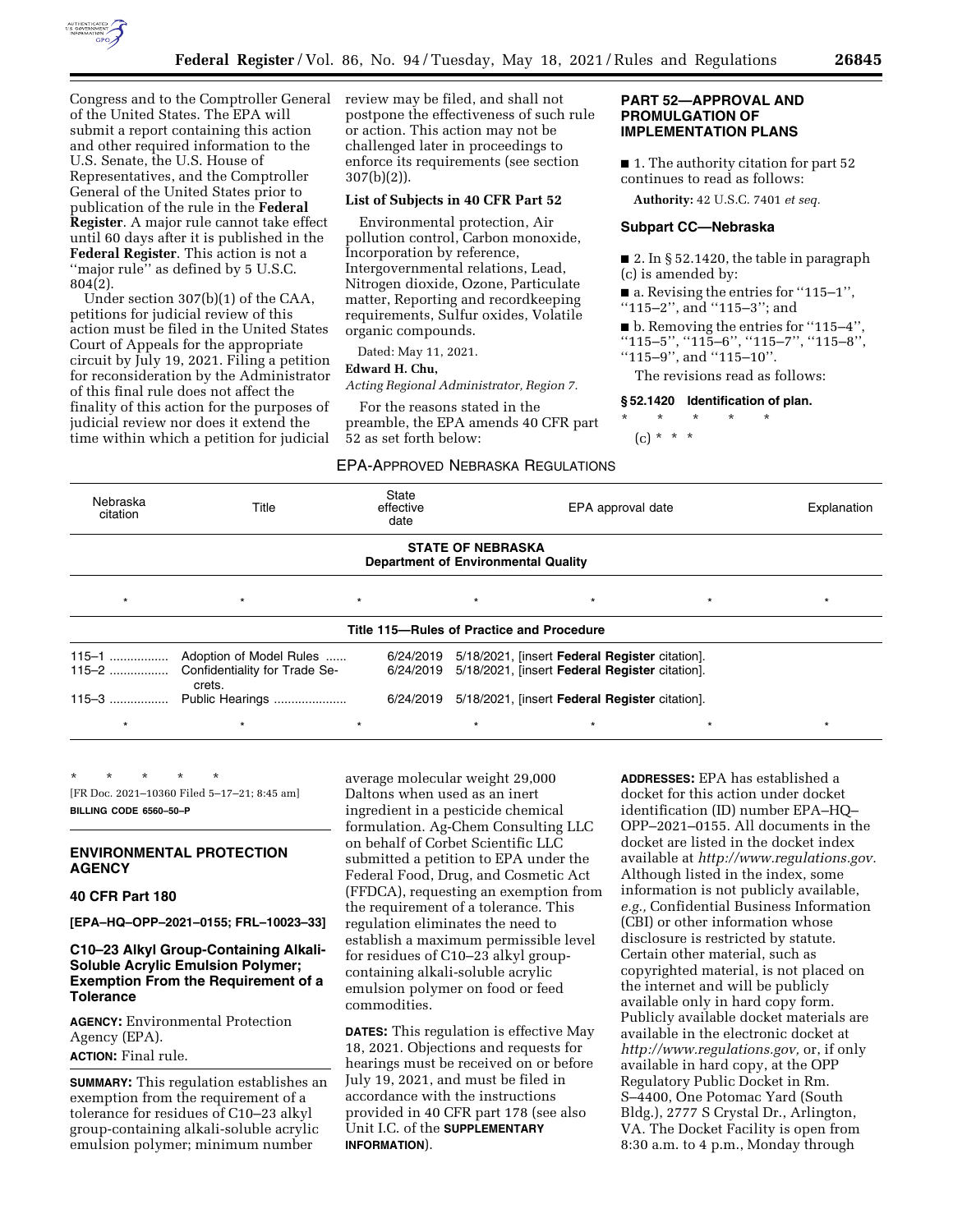Friday, excluding legal holidays. The Docket Facility telephone number is (703) 305–5805.

Due to the public health concerns related to COVID–19, the EPA Docket Center (EPA/DC) and Reading Room is closed to visitors with limited exceptions. The staff continues to provide remote customer service via email, phone, and webform. For the latest status information on EPA/DC services and docket access, visit *[https://](https://www.epa.gov/dockets) [www.epa.gov/dockets.](https://www.epa.gov/dockets)* 

#### **FOR FURTHER INFORMATION CONTACT:**

Marietta Echeverria, Registration Division (7505P), Office of Pesticide Programs, Environmental Protection Agency, 1200 Pennsylvania Ave. NW, Washington, DC 20460–0001; telephone number: (703) 305–7090; email address: *[RDFRNotices@epa.gov.](mailto:RDFRNotices@epa.gov)* 

#### **SUPPLEMENTARY INFORMATION:**

#### **I. General Information**

### *A. Does this action apply to me?*

You may be potentially affected by this action if you are an agricultural producer, food manufacturer, or pesticide manufacturer. Potentially affected entities may include, but are not limited to:

• Crop production (NAICS code 111). • Animal production (NAICS code

112).

• Food manufacturing (NAICS code 311).

• Pesticide manufacturing (NAICS code 32532).

This listing is not intended to be exhaustive, but rather provides a guide for readers regarding entities likely to be affected by this action. Other types of entities not listed in this unit could also be affected. The North American Industrial Classification System (NAICS) codes have been provided to assist you and others in determining whether this action might apply to certain entities. If you have any questions regarding the applicability of this action to a particular entity, consult the person listed under **FOR FURTHER INFORMATION CONTACT**.

### *B. How can I get electronic access to other related information?*

You may access a frequently updated electronic version of 40 CFR part 180 through the Government Publishing Office's e-CFR site at *[http://](http://ecfr.gpoaccess.gov/cgi/t/text/text-idx?&c=ecfr&tpl=/ecfrbrowse/Title40/40tab_02.tpl) [ecfr.gpoaccess.gov/cgi/t/text/text](http://ecfr.gpoaccess.gov/cgi/t/text/text-idx?&c=ecfr&tpl=/ecfrbrowse/Title40/40tab_02.tpl)[idx?&c=ecfr&tpl=/ecfrbrowse/Title40/](http://ecfr.gpoaccess.gov/cgi/t/text/text-idx?&c=ecfr&tpl=/ecfrbrowse/Title40/40tab_02.tpl)  40tab*\_*[02.tpl.](http://ecfr.gpoaccess.gov/cgi/t/text/text-idx?&c=ecfr&tpl=/ecfrbrowse/Title40/40tab_02.tpl)* 

## *C. Can I file an objection or hearing request?*

Under FFDCA section 408(g), 21 U.S.C. 346a, any person may file an

objection to any aspect of this regulation and may also request a hearing on those objections. You must file your objection or request a hearing on this regulation in accordance with the instructions provided in 40 CFR part 178. To ensure proper receipt by EPA, you must identify docket ID number EPA–HQ– OPP–2021–0155 in the subject line on the first page of your submission. All objections and requests for a hearing must be in writing and must be received by the Hearing Clerk on or before July 19, 2021. Addresses for mail and hand delivery of objections and hearing requests are provided in 40 CFR 178.25(b).

In addition to filing an objection or hearing request with the Hearing Clerk as described in 40 CFR part 178, please submit a copy of the filing that does not contain any CBI for inclusion in the public docket. Information not marked confidential pursuant to 40 CFR part 2 may be disclosed publicly by EPA without prior notice. Submit a copy of your non-CBI objection or hearing request, identified by docket ID number EPA–HQ–OPP–2021–0155, by one of the following methods.

• *Federal eRulemaking Portal: [http://](http://www.regulations.gov)  [www.regulations.gov.](http://www.regulations.gov)* Follow the on-line instructions for submitting comments.

• *Mail:* Office of Pesticide Programs (OPP) Regulatory Public Docket (7502P), Environmental Protection Agency, 1200 Pennsylvania Ave. NW, Washington, DC 20460–0001.

• *Delivery:* OPP Regulatory Public Docket (7502P), Environmental Protection Agency, Rm. S–4400, One Potomac Yard (South Bldg.), 2777 S Crystal Dr., Arlington, VA. Deliveries are only accepted during the Docket Facility's normal hours of operation (8:30 a.m. to 4 p.m., Monday through Friday, excluding legal holidays). Special arrangements should be made for deliveries of boxed information. The Docket Facility telephone number is (703) 305–5805.

#### **II. Background and Statutory Findings**

In the **Federal Register** of March 22, 2021 (86 FR 15162) (FRL–10021–44), EPA issued a notice pursuant to section 408 of FFDCA, 21 U.S.C. 346a, announcing the receipt of a pesticide petition (PP IN–11496) filed by Ag-Chem Consulting LLC (12644 Chapel Rd., Clifton, VA 20124) on behalf of Corbet Scientific LLC, (Route 100, Briarcliff Manor, NY 10510). The petition requested that 40 CFR 180.960 be amended by establishing an exemption from the requirement of a tolerance for residues of C10–23 alkyl group-containing alkali-soluble acrylic emulsion polymer; CAS Reg. No.

174127–24–3. That notice included a summary of the petition prepared by the petitioner and solicited comments on the petitioner's request. The Agency did not receive any comments.

Section 408(c)(2)(A)(i) of FFDCA allows EPA to establish an exemption from the requirement for a tolerance (the legal limit for a pesticide chemical residue in or on a food) only if EPA determines that the exemption is ''safe.'' Section 408(c)(2)(A)(ii) of FFDCA defines ''safe'' to mean that ''there is a reasonable certainty that no harm will result from aggregate exposure to the pesticide chemical residue, including all anticipated dietary exposures and all other exposures for which there is reliable information.'' This includes exposure through drinking water and use in residential settings but does not include occupational exposure. Section 408(b)(2)(C) of FFDCA requires EPA to give special consideration to exposure of infants and children to the pesticide chemical residue in establishing an exemption from the requirement of a tolerance and to ''ensure that there is a reasonable certainty that no harm will result to infants and children from aggregate exposure to the pesticide chemical residue . . .'' and specifies factors EPA is to consider in establishing an exemption.

### **III. Risk Assessment and Statutory Findings**

EPA establishes exemptions from the requirement of a tolerance only in those cases where it can be shown that the risks from aggregate exposure to pesticide chemical residues under reasonably foreseeable circumstances will pose no appreciable risks to human health. In order to determine the risks from aggregate exposure to pesticide inert ingredients, the Agency considers the toxicity of the inert in conjunction with possible exposure to residues of the inert ingredient through food, drinking water, and through other exposures that occur as a result of pesticide use in residential settings. If EPA is able to determine that a finite tolerance is not necessary to ensure that there is a reasonable certainty that no harm will result from aggregate exposure to the inert ingredient, an exemption from the requirement of a tolerance may be established.

Consistent with FFDCA section 408(b)(2)(D), EPA has reviewed the available scientific data and other relevant information in support of this action and considered its validity, completeness and reliability and the relationship of this information to human risk. EPA has also considered available information concerning the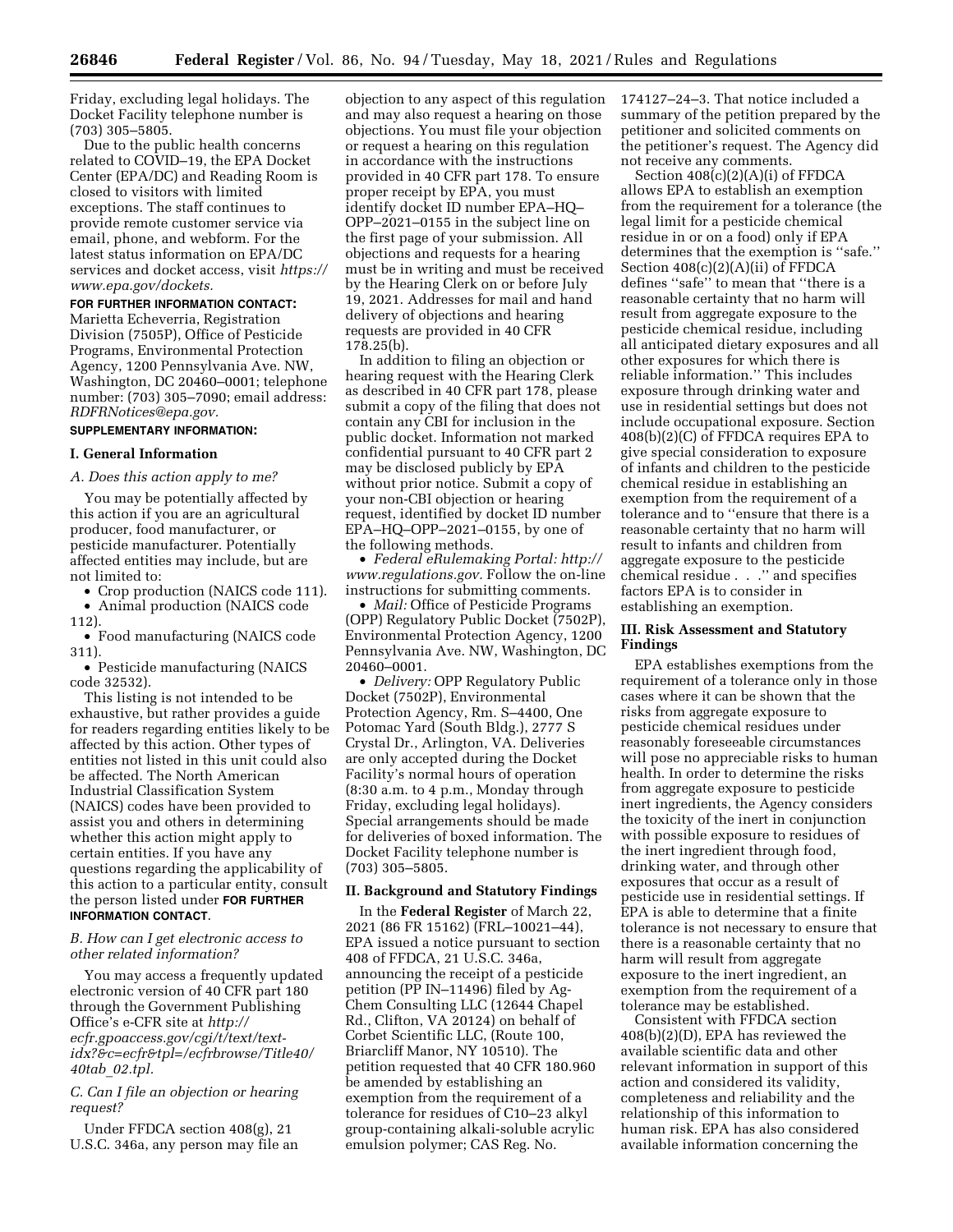variability of the sensitivities of major identifiable subgroups of consumers, including infants and children. In the case of certain chemical substances that are defined as polymers, the Agency has established a set of criteria to identify categories of polymers expected to present minimal or no risk. The definition of a polymer is given in 40 CFR 723.250(b) and the exclusion criteria for identifying these low-risk polymers are described in 40 CFR 723.250(d). C10-23 alkyl groupcontaining alkali-soluble acrylic emulsion polymer conforms to the definition of a polymer given in 40 CFR 723.250(b) and meets the following criteria that are used to identify low-risk polymers.

1. The polymer is not a cationic polymer nor is it reasonably anticipated to become a cationic polymer in a natural aquatic environment.

2. The polymer does contain as an integral part of its composition at least two of the atomic elements carbon, hydrogen, nitrogen, oxygen, silicon, and sulfur.

3. The polymer does not contain as an integral part of its composition, except as impurities, any element other than those listed in 40 CFR 723.250(d)(2)(ii).

4. The polymer is neither designed nor can it be reasonably anticipated to substantially degrade, decompose, or depolymerize.

5. The polymer is manufactured or imported from monomers and/or reactants that are already included on the TSCA Chemical Substance Inventory or manufactured under an applicable TSCA section 5 exemption.

6. The polymer is not a water absorbing polymer with a number average molecular weight (MW) greater than or equal to 10,000 daltons.

Additionally, the polymer also meets as required the following exemption criteria specified in 40 CFR 723.250(e).

7. The polymer does not contain certain perfluoroalkyl moieties consisting of a CF3- or longer chain length as listed in 40 CFR 723.250(d)(6).

Additionally, the polymer also meets as required the following exemption criteria: Specified in 40 CFR 723.250(e):

The polymer's number average MW is greater than or equal to 10,000 daltons. The polymer contains less than 2% oligomeric material below MW 500 and less than 5% oligomeric material below MW 1,000.

Thus, C10-23 alkyl group-containing alkali-soluble acrylic emulsion polymer meets the criteria for a polymer to be considered low risk under 40 CFR 723.250. Based on its conformance to the criteria in this unit, no mammalian toxicity is anticipated from dietary,

inhalation, or dermal exposure to C10- 23 alkyl group-containing alkali-soluble acrylic emulsion polymer.

#### **IV. Aggregate Exposures**

For the purposes of assessing potential exposure under this exemption, EPA considered that C10-23 alkyl group-containing alkali-soluble acrylic emulsion polymer could be present in all raw and processed agricultural commodities and drinking water, and that non-occupational nondietary exposure was possible. The number average MW of C10-23 alkyl group-containing alkali-soluble acrylic emulsion polymer is 29,000 daltons. Generally, a polymer of this size would be poorly absorbed through the intact gastrointestinal tract or through intact human skin. Since C10-23 alkyl groupcontaining alkali-soluble acrylic emulsion polymer conform to the criteria that identify a low-risk polymer, there are no concerns for risks associated with any potential exposure scenarios that are reasonably foreseeable. The Agency has determined that a tolerance is not necessary to protect the public health.

## **V. Cumulative Effects From Substances With a Common Mechanism of Toxicity**

Section  $408(b)(2)(D)(v)$  of FFDCA requires that, when considering whether to establish, modify, or revoke a tolerance, the Agency consider ''available information'' concerning the cumulative effects of a particular pesticide's residues and ''other substances that have a common mechanism of toxicity.'' EPA has not found C10-23 alkyl group-containing alkali-soluble acrylic emulsion polymer to share a common mechanism of toxicity with any other substances, and C10-23 alkyl group-containing alkalisoluble acrylic emulsion polymer does not appear to produce a toxic metabolite produced by other substances. For the purposes of this tolerance action, therefore, EPA has assumed that C10-23 alkyl group-containing alkali-soluble acrylic emulsion polymer does not have a common mechanism of toxicity with other substances. For information regarding EPA's efforts to determine which chemicals have a common mechanism of toxicity and to evaluate the cumulative effects of such chemicals, see EPA's website at *[http://](http://www.epa.gov/pesticides/cumulative) [www.epa.gov/pesticides/cumulative.](http://www.epa.gov/pesticides/cumulative)* 

## **VI. Additional Safety Factor for the Protection of Infants and Children**

Section 408(b)(2)(C) of FFDCA provides that EPA shall apply an additional tenfold margin of safety for infants and children in the case of

threshold effects to account for prenatal and postnatal toxicity and the completeness of the data base unless EPA concludes that a different margin of safety will be safe for infants and children. Due to the expected low toxicity of C10-23 alkyl groupcontaining alkali-soluble acrylic emulsion polymer, EPA has not used a safety factor analysis to assess the risk. For the same reasons the additional tenfold safety factor is unnecessary.

### **VII. Determination of Safety**

Based on the conformance to the criteria used to identify a low-risk polymer, EPA concludes that there is a reasonable certainty of no harm to the U.S. population, including infants and children, from aggregate exposure to residues of C10-23 alkyl groupcontaining alkali-soluble acrylic emulsion polymer.

#### **VIII. Other Considerations**

#### *A. Analytical Enforcement Methodology*

An analytical method is not required for enforcement purposes since the Agency is establishing an exemption from the requirement of a tolerance without any numerical limitation.

### *B. International Residue Limits*

In making its tolerance decisions, EPA seeks to harmonize U.S. tolerances with international standards whenever possible, consistent with U.S. food safety standards and agricultural practices. EPA considers the international maximum residue limits (MRLs) established by the Codex Alimentarius Commission (Codex), as required by FFDCA section 408(b)(4). The Codex Alimentarius is a joint U.N. Food and Agriculture Organization/ World Health Organization food standards program, and it is recognized as an international food safety standards-setting organization in trade agreements to which the United States is a party. EPA may establish a tolerance that is different from a Codex MRL; however, FFDCA section 408(b)(4) requires that EPA explain the reasons for departing from the Codex level.

The Codex has not established a MRL for C10-23 alkyl group-containing alkalisoluble acrylic emulsion polymer.

### **IX. Conclusion**

Accordingly, EPA finds that exempting residues of C10-23 alkyl group-containing alkali-soluble acrylic emulsion polymer from the requirement of a tolerance will be safe.